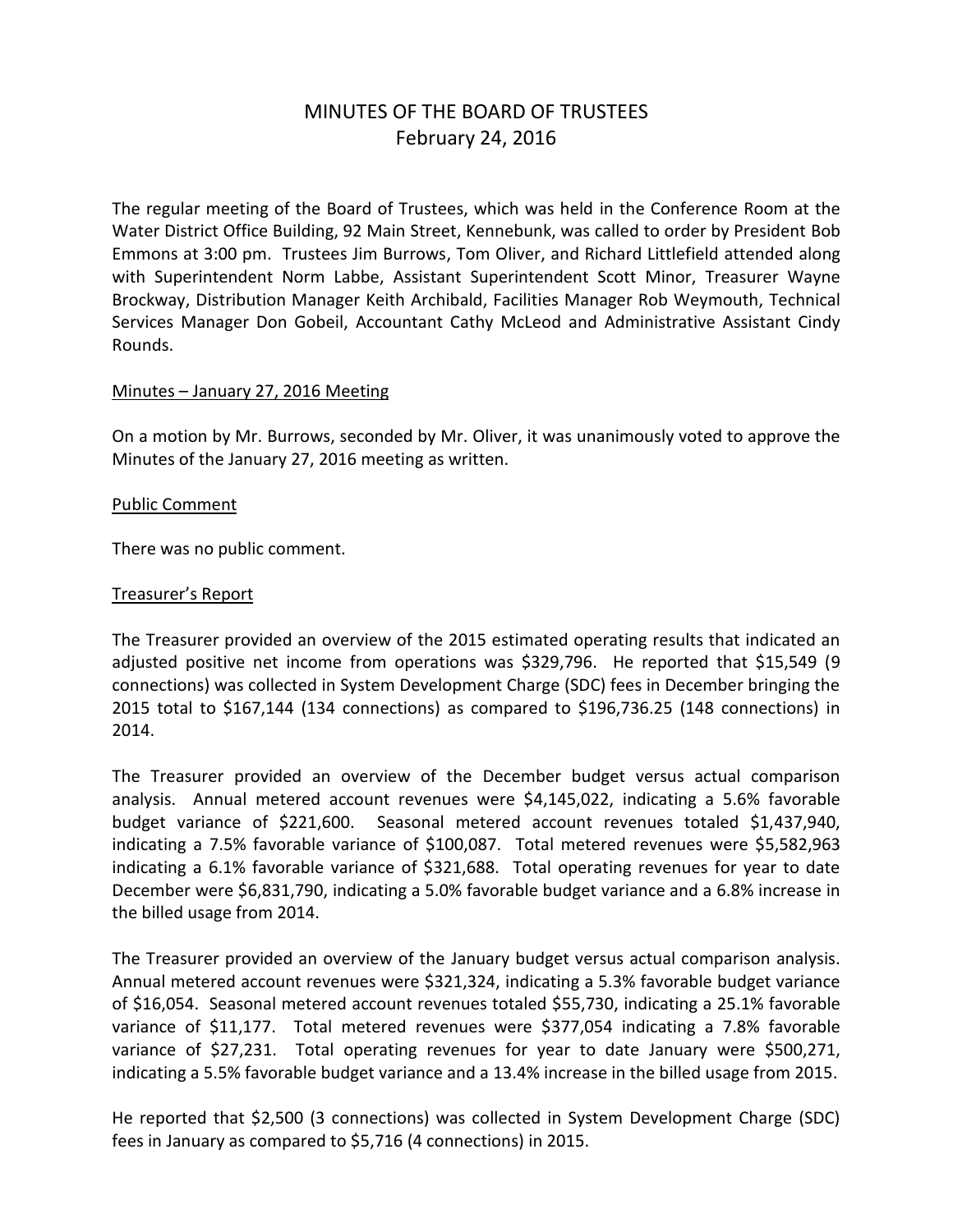On a motion by Mr. Oliver, seconded by Mr. Burrows, it was unanimously voted to approve the December and January financial reports.

## Monthly Water Production Report

The Assistant Superintendent reported that 46.5 MG of water was produced in January representing a 7.8 MG decrease (14.4%) compared with January 2015.

The Assistant Superintendent presented the annual water main leak history chart that indicated 15 breaks had occurred during 2015 for an estimated total loss of 22.92 MG. He added that 17.2 MG was lost during one leak on Pine Hill Road in Ogunquit at the end of the winter.

The Assistant Superintendent summarized the Kennebunk River well aquifer recovery as proceeding nicely as illustrated by four representative monitoring wells. The Kennebunk River well was taken off line on January 21 $^{\rm st}$ .

## MDOT Route One Ogunquit Project

The Technical Services Manager reported that all of the District's budgeted capital work in the downtown area has been completed. Until the next phase of District work commences (the pipe replacement along Shore Road) in the fall, the District will monitor the MDOT contractors' work, move hydrants and services out of the way and adjust gate boxes as needed.

#### PTR/Filtration Plant Exterior Piping Reconfiguration

The Facilities Manager reported that all of the exterior underground piping to send filtered Merriland River water (for manganese removal) to the PTR has been completed. He added that the new system went on line yesterday, operating at a rate of 500 gpm. Once the filter effluent booster pump is installed, the filtered water flow rate can be increased to up to 1,000 gpm. He summarized the other processes that were involved in completing the project to this point and noted that the initial performance of the pipe modification has been flawless.

#### Filtration Plant Office Renovations

The Assistant Superintendent and Facilities Manager reported on the progress of the renovations to create offices for the Plant Manager and Chief Operator, along with a staging area to welcome visitors for Plant tours. The walls have been sheet rocked, electrical wiring installed and an outside contractor is completing the tile floor today. Within the next few weeks, a dropped ceiling and light fixtures will be installed, the doors hung and finish trim completed, along with the reconnection of the phones and computers.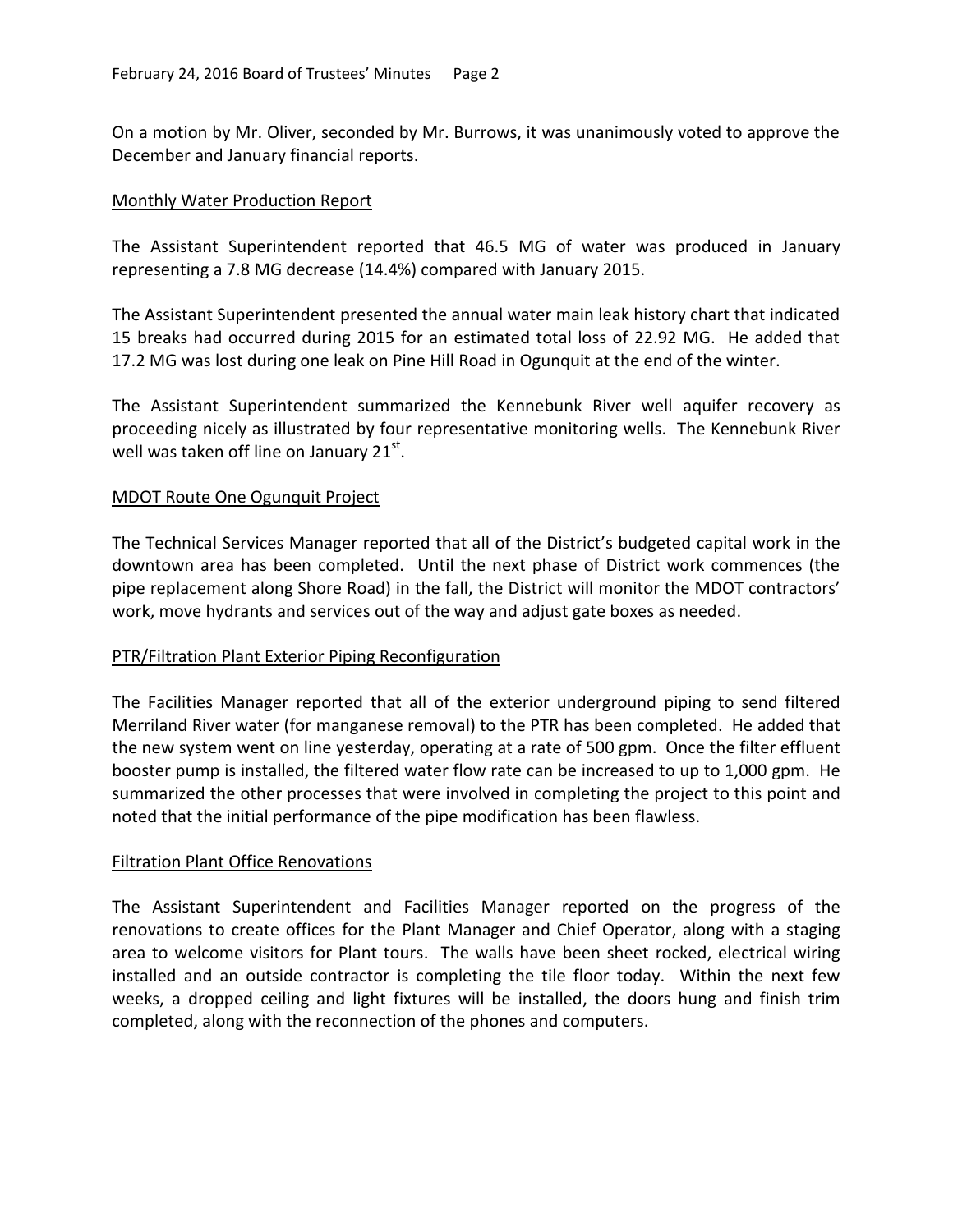## AMI Project

The Treasurer reported that implementation of the AMI project continues to progress at a good pace. As of today, 232 AMI meters have been installed. There has only been one refusal so far in response to the 400+ notification letters that were mailed to customers. In the coming weeks, AMI installations will be ramped up as additional personnel become available to assist with this project. Information regarding the meter upgrade project has been made available on the District's website as well as with a handout that is left when the AMI meter is installed.

The Superintendent reiterated that the major reason for this project's smooth implementation has been the strong collaboration among staff.

## Lagoon Drainage and Sedimentation Control Project

The Assistant Superintendent reported that this capital project commenced earlier than expected due to the unseasonably milder weather, resulting in much of the preliminary tree clearing and installation of erosion control measures being completed. He provided an overview on the scope of the project and noted that the project is now on hold after a consultation with the Code Enforcement Officer who advised that a permit would be required before proceeding with the installation of any drainage pipe and structures given that this project is located within the Branch Brook Zone A.

#### Tata and Howard Studies

The Superintendent provided an update on the hydraulic analysis that is being conducted in cooperation with Southern Maine Regional Water Council. Once completed, it will be the first detailed hydraulic analysis ever performed that includes all of the water utilities interconnected (physically or theoretically) from Kittery to Portland.

#### Filtration Plant Lab Certification

The Superintendent was pleased to report that the Filtration Plant Lab has recently received State recertification for e-coli and fecal coli (bacteria) testing.

#### Bridge Replacement, Route One, Kennebunk/Wells

The Technical Services Manager reported that work on this bridge crossing Branch Brook, located immediately adjacent to the Filtration Plant, will be commencing soon.

#### Main Extension – Alfred Road, W. Kennebunk

The Superintendent reported that he is waiting to hear from Hissong Development whether they are still planning spring construction for the 12' diameter, 4000 foot main extension along Alfred Road to the proposed Terrace Green subdivision. The District will be retiring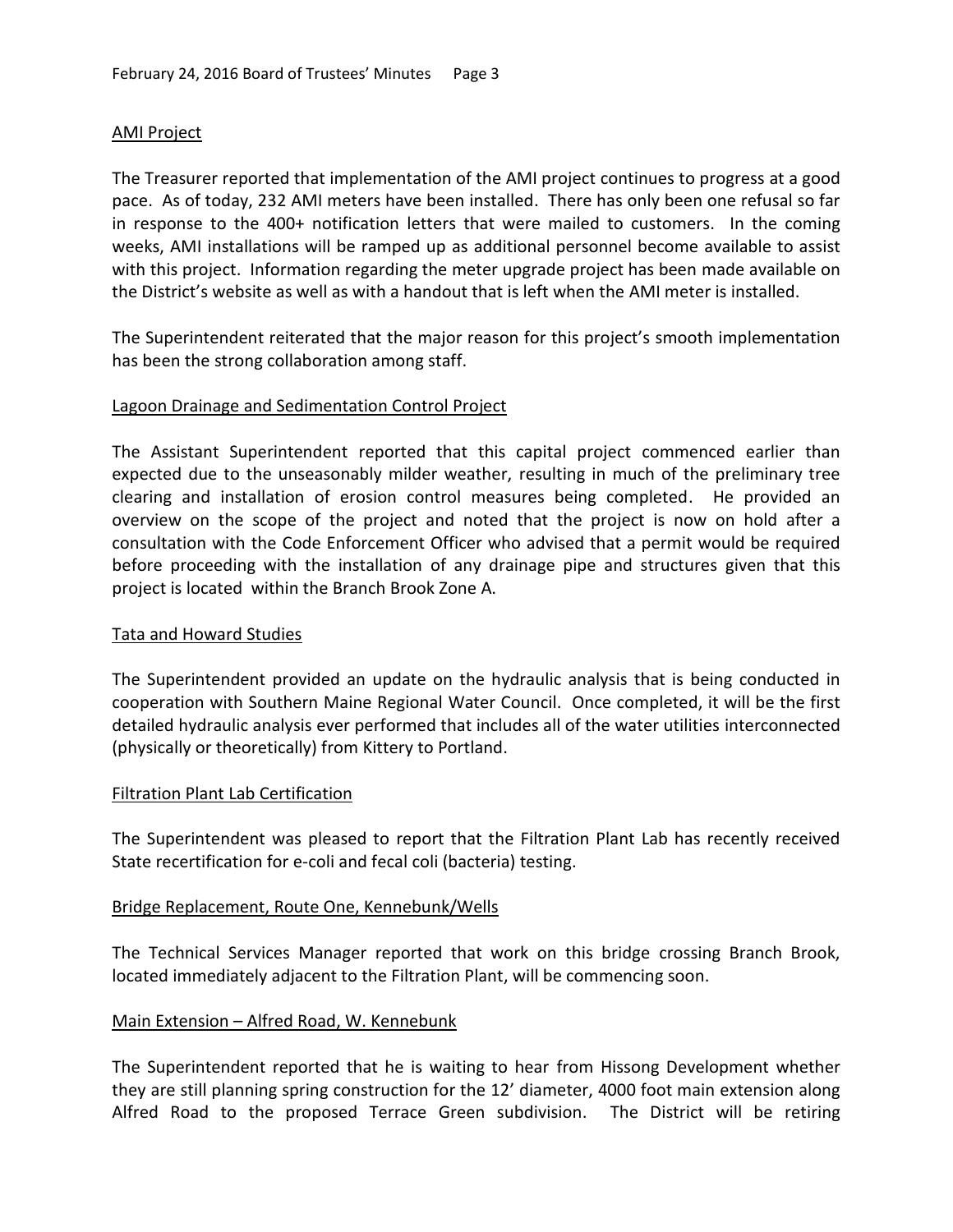February 24, 2016 Board of Trustees' Minutes Page 4

approximately 1,300 feet of existing obsolete 6-inch cast iron and transite water main along Alfred Road as a result of the planned extension.

# Main Extension – Salt Meadow Landing, Kennebunk

Connecting to the existing 12-inch main along Boothby Road in Kennebunk at a point approximately 620 feet northerly of the intersection of Boothby Road and Annie's Way, install approximately 660 feet of 8-inch main southeasterly along Salt Meadow Lane, ending at a culde-sac.

Reference is made to SHEET C-102 entitled, 'Utility Plan – Salt Meadow Landing – 61 Boothby Road Kennebunk, Maine 04043' – prepared by Vafiades Engineering & Design, dated February 24, 2016.

The applicant, ERINMORE, LLC, will be required to deposit \$3,696 plus furnish *all* trench, *all* material and *all* labor to complete the installation in accordance with Water District specifications.

On a motion by Mr. Oliver, seconded by Mr. Littlefield, it was unanimously voted to approve this main extension.

# Main Extension – Frazier Pasture Road, Ogunquit

Connecting to the end of the existing 6-inch main along Frazier Pasture Road in Ogunquit at a point approximately 40 feet easterly of the intersection of Frazier Pasture Road and Cherry Lane, install approximately 140 feet of 8-inch main easterly along Frazier Pasture Road, ending opposite the approximate mid-point of a house located on Lot #3 of the Cherry Hill Subdivision.

Reference is made to SHEET 1 of 3 of a plan set entitled, 'Utility Extension Frazier Pasture Road' – prepared by Kimball Survey & Design Inc., dated February 11, 2016.

The applicant, CHERRY PROPERTIES, LLC, will be required to deposit \$2,990 plus furnish *all* trench, *all* material and *all* labor to complete the installation in accordance with Water District specifications.

On a motion by Mr. Oliver, seconded by Mr. Littlefield, it was unanimously voted to approve this main extension.

# Main Extension(s) – Ocean Avenue, Windemere Place and Seaview Avenue, Kennebunkport

The Technical Services Manager provided a chronology of events on this multi-faceted project that has been in the planning stages off and on over the past 20-plus years. He detailed the latest developments that culminated from several months of effort.

The Superintendent provided an overview of an opportunity to finally complete this important hydraulic loop along Ocean Avenue. He outlined a proposal whereby the District contributed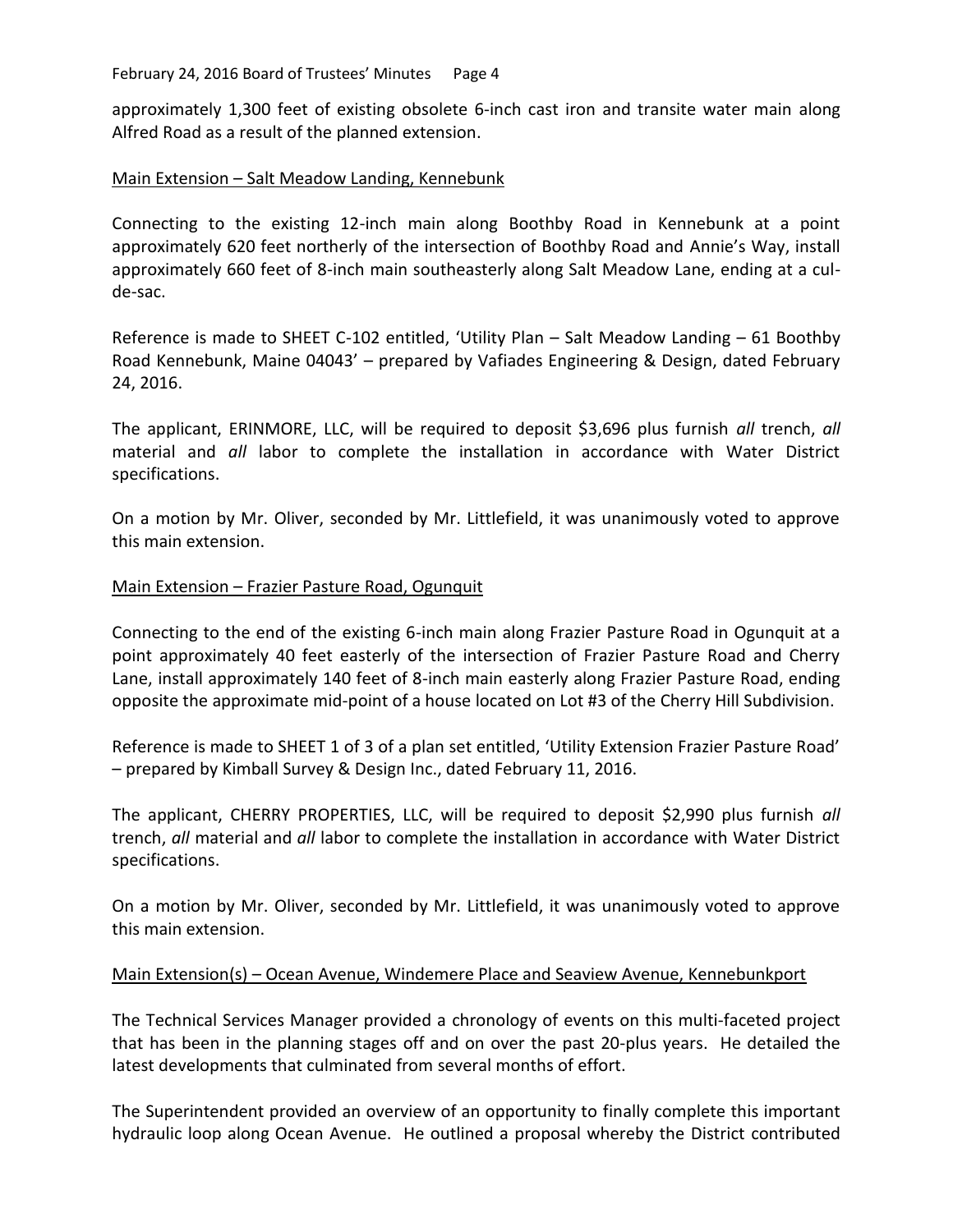#### February 24, 2016 Board of Trustees' Minutes Page 5

50% toward the Ocean Avenue portions of the project in the areas where there are contributors considering participation, and 100% for the remaining 650' gap, for a total District cost of \$350-\$400,000. He outlined some funding sources, which included the delay of the budgeted \$325,000 Pipeyard building until 2017 and the recent receipt of an unplanned \$100,000 SDC deposit. In addition, he noted that \$108,000 in SDC funds have already been collected due to the Ocean Avenue project's inclusion in the underlying SDC project list. Completion of the loop will result in a significant improvement in fire suppression for that region of Kennebunkport.

On a motion by Mr. Littlefield, seconded by Mr. Burrows, it was unanimously voted to proceed with a conditional approval and authorize the Superintendent to develop and present a proposal to the homeowners along Ocean Avenue (as detailed above) for the sole intention of completing this hydraulic loop, contingent upon the approval of an adequate number of contributors to make the project feasible as presented.

# Social Media

The Superintendent reported that the Technology Committee has been investigating the prospect of utilizing social media (Facebook and Twitter) as another means of communication with District customers. Following the Superintendent's brief presentation, there was consensus among the Board to proceed with incorporating social media as presented.

# Reconsideration of Fluoridation of Water

The Superintendent reported that he has learned of an initiative to bring the issue of fluoridation to a public vote at the upcoming November elections. He recommended that the Board develop a position on the issue. A discussion on the topic was held.

On a motion by Mr. Oliver, seconded by Mr. Burrows, it was unanimously voted to adopt the following position:

The Water District is not a proponent of continuing the practice of fluoridation of its public water supply.

Furthermore, the Board of Trustees of the District authorizes its Superintendent to voice the District's position and to support efforts to bring the topic of the District's fluoridation of its public water supply to a public vote in the November 2016 general election, in accordance with MSRA Title 22, §2654, 2655 and 2656.

Since last voted upon in 2002, the District has been fluoridating the water it serves to its customers in accordance with the will of the voting public.

Since that time, as a result of both the District's extensive experience with the handling and addition of fluoride to its water supply and from the large amount of information that has since become available about the safety and efficacy of the